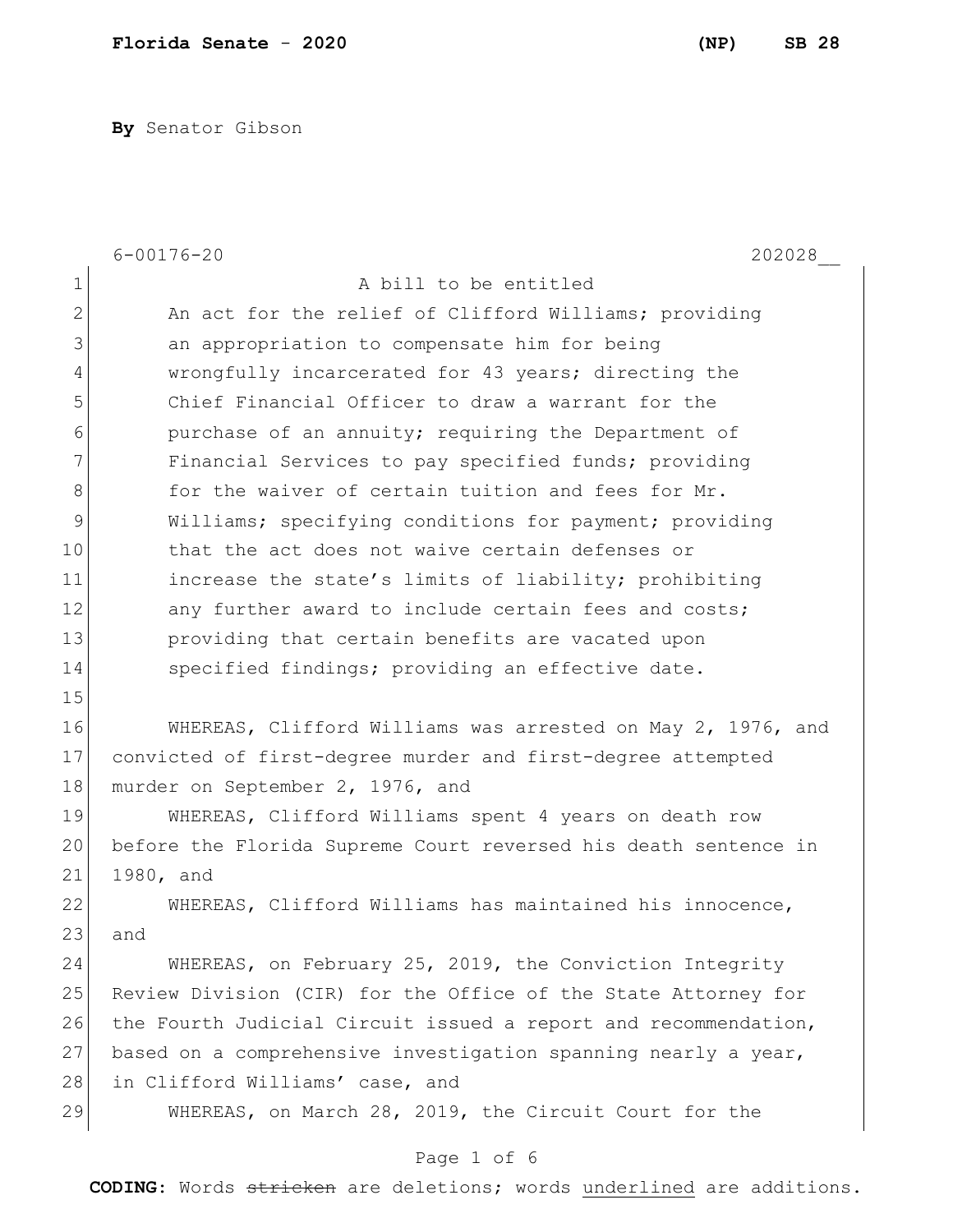|    | $6 - 00176 - 20$<br>202028                                       |
|----|------------------------------------------------------------------|
| 30 | Fourth Judicial Circuit granted, with the concurrence of the     |
| 31 | state, a motion for postconviction relief, vacated the judgment  |
| 32 | and sentence of Clifford Williams, and ordered a new trial, and  |
| 33 | WHEREAS, on March 28, 2019, the state orally pronounced a        |
| 34 | nolle prosequi with regard to the retrial of Clifford Williams,  |
| 35 | and                                                              |
| 36 | WHEREAS, the report found that there was no credible             |
| 37 | evidence of Clifford Williams' quilt, and likewise, that there   |
| 38 | was substantial credible evidence of Clifford Williams'          |
| 39 | innocence, and                                                   |
| 40 | WHEREAS, the Legislature acknowledges that the state's           |
| 41 | system of justice yielded an imperfect result that had tragic    |
| 42 | consequences in this case, and                                   |
| 43 | WHEREAS, the Legislature acknowledges that, as a result of       |
| 44 | his physical confinement, Clifford Williams suffered significant |
| 45 | damages that are unique to Clifford Williams, and such damages   |
| 46 | are due to the fact that he was physically restrained and        |
| 47 | prevented from exercising the freedom to which all innocent      |
| 48 | citizens are entitled, and                                       |
| 49 | WHEREAS, before his conviction for the above-mentioned           |
| 50 | crimes, Clifford Williams had two prior convictions for          |
| 51 | unrelated felonies, and                                          |
| 52 | WHEREAS, because of his prior violent felony convictions,        |
| 53 | Clifford Williams is ineligible for compensation under chapter   |
| 54 | 961, Florida Statutes, and                                       |
| 55 | WHEREAS, the Legislature is providing compensation to            |
| 56 | Clifford Williams to acknowledge the fact that he suffered       |
| 57 | significant damages that are unique to Clifford Williams for     |
| 58 | being wrongfully incarcerated, and                               |

## Page 2 of 6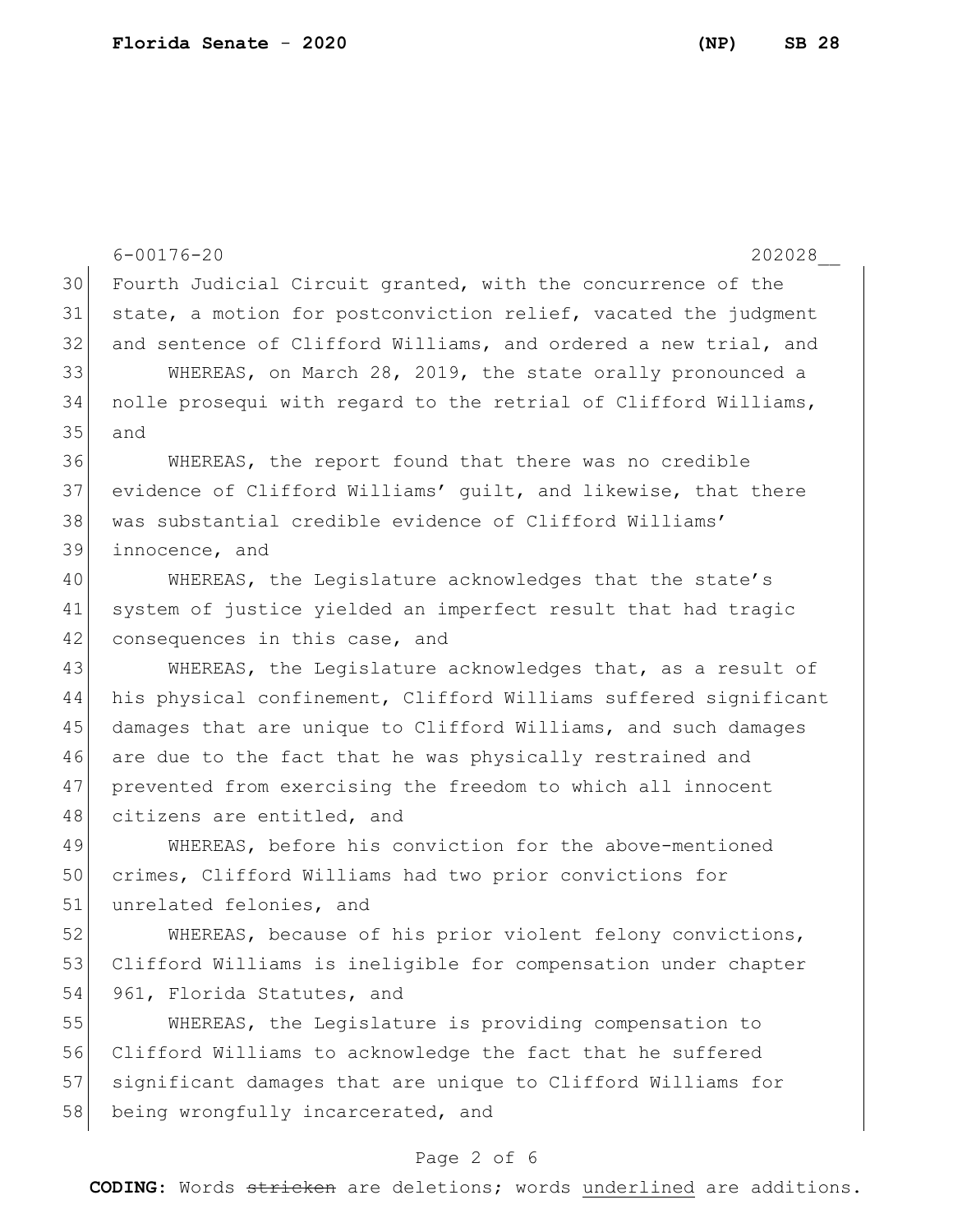6-00176-20 202028\_\_ 59 WHEREAS, the CIR's comprehensive investigation of the 60 matter found verifiable and substantial evidence of Clifford 61 Williams' actual innocence of first-degree murder and first-62 degree attempted murder, and 63 WHEREAS, the Legislature apologizes to Clifford Williams on 64 behalf of the state, NOW, THEREFORE, 65 66 Be It Enacted by the Legislature of the State of Florida: 67 68 Section 1. The facts stated in the preamble to this act are 69 found and declared to be true. 70 Section 2. The sum of \$2,150,000 is appropriated from the 71 General Revenue Fund to the Department of Financial Services 72 under the conditions provided in this act. 73 Section 3. The Chief Financial Officer is directed to draw 74 a warrant in the sum specified in section 2 for the purposes 75 provided in this act. 76 Section 4. The Department of Financial Services shall pay 77 the funds appropriated under this act to an insurance company or 78 other financial institution admitted and authorized to issue 79 annuity contracts in this state and selected by Clifford 80 Williams to purchase an annuity. The Chief Financial Officer 81 shall execute all necessary agreements to implement this act and 82 to maximize the benefit to Clifford Williams. 83 Section 5. Tuition and fees for Clifford Williams shall be 84 waived for up to a total of 120 hours of instruction at any 85 career center established pursuant to s. 1001.44, Florida 86 Statutes, Florida College System institution established under

**CODING**: Words stricken are deletions; words underlined are additions.

87 part III of chapter 1004, Florida Statutes, or state university.

Page 3 of 6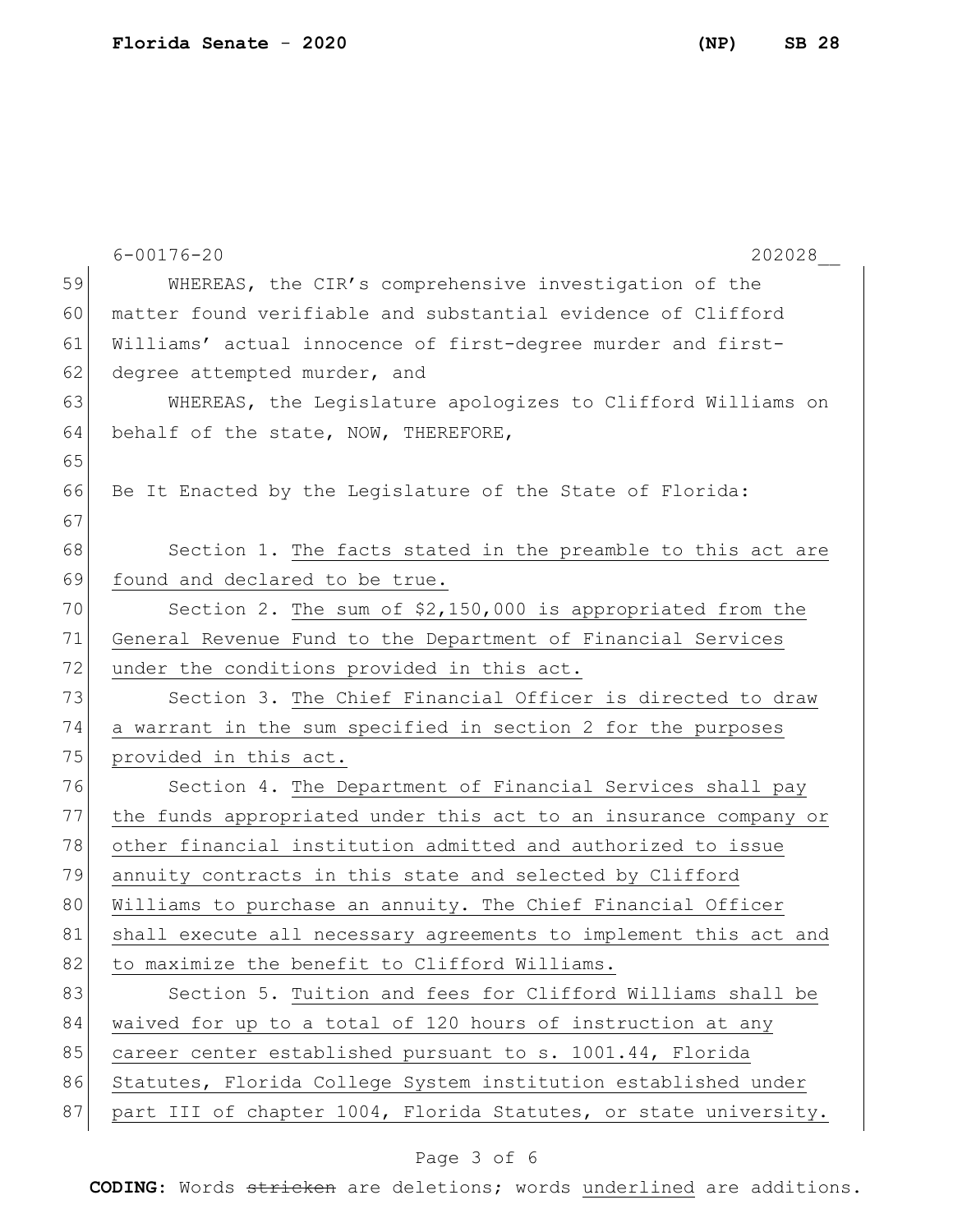6-00176-20 202028\_\_ 88 For any educational benefit made, Clifford Williams must meet 89 and maintain the regular admission and registration requirements 90 of such career center, institution, or state university and make 91 satisfactory academic progress as defined by the educational 92 institution in which he is enrolled. 93 Section 6. The Chief Financial Officer shall purchase the 94 annuity as required by this act upon delivery by Clifford 95 Williams to the Chief Financial Officer, the Department of 96 Financial Services, the President of the Senate, and the Speaker 97 of the House of Representatives of a release executed by 98 Clifford Williams for himself and on behalf of his heirs, 99 successors, and assigns which fully and forever releases and 100 discharges the state and its agencies and subdivisions, as 101 defined by s. 768.28(2), Florida Statutes, from any and all 102 present or future claims or declaratory relief that Clifford 103 Williams or any of his heirs, successors, or assigns may have 104 against the state and its agencies and subdivisions, as defined 105 by s. 768.28(2), Florida Statutes, arising out of the factual 106 situation in connection with the arrest, conviction, and 107 incarceration for which compensation is awarded. Without 108 limitation on the foregoing, the release must specifically 109 release and discharge Sheriff Mike Williams of the Jacksonville 110 Sheriff's Office in his official capacity, and any current or 111 former sheriffs, deputies, agents, or employees of the 112 Jacksonville Sheriff's Office in their individual capacities, 113 from all claims, causes of action, demands, rights, and claims 114 for attorney fees or costs, of whatever kind or nature, whether 115 in law or equity, including, but not limited to, any claims 116 pursuant to 42 U.S.C. s. 1983, that Clifford Williams had, has,

## Page 4 of 6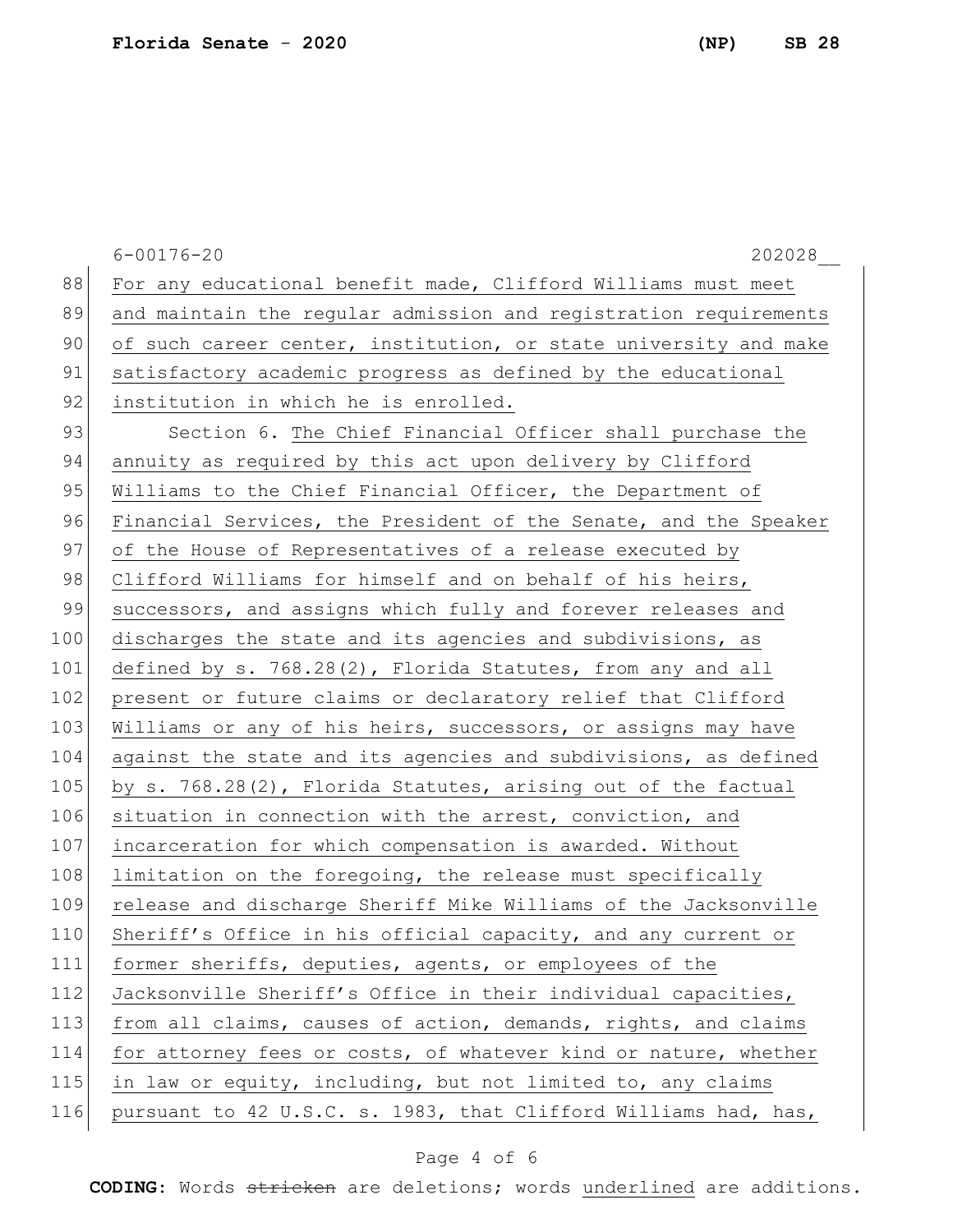6-00176-20 202028\_\_ 117 or might hereinafter have or claim to have, whether known or 118 not, against the Jacksonville Sheriff's Office, and Sheriff Mike 119 Williams' assigns, successors in interest, predecessors in 120 interest, heirs, employees, agents, servants, officers, 121 directors, deputies, insurers, reinsurers, and excess insurers, 122 in their official and individual capacities, and that arise out 123 of, are associated with, or are a cause of the arrest, 124 conviction, and incarceration for which compensation is awarded, 125 including any known or unknown loss, injury, or damage related 126 to or caused by the same and which may arise in the future. 127 However, this act does not prohibit declaratory action by a 128 judicial or executive branch agency, as otherwise provided by 129 law, for Clifford Williams to obtain judicial expungement of his 130 criminal history record as related to the arrest and convictions 131 for first-degree murder and first-degree attempted murder. 132 Section 7. The Legislature does not waive any defense of 133 sovereign immunity or increase the limits of liability on behalf 134 of the state or any person or entity that is subject to s. 135 768.28, Florida Statutes, or any other law. 136 Section 8. This award is intended to provide the sole 137 compensation for any and all present and future claims arising 138 out of the factual situation described in this act which 139 resulted in Clifford Williams' arrest, conviction, and 140 incarceration. There may not be any further award to include 141 attorney fees, lobbying fees, costs, or other similar expenses 142 to Clifford Williams by the state or any agency, 143 instrumentality, or political subdivision thereof, or any other 144 entity, including any county constitutional officer, officer, or 145 employee, in state or federal court.

## Page 5 of 6